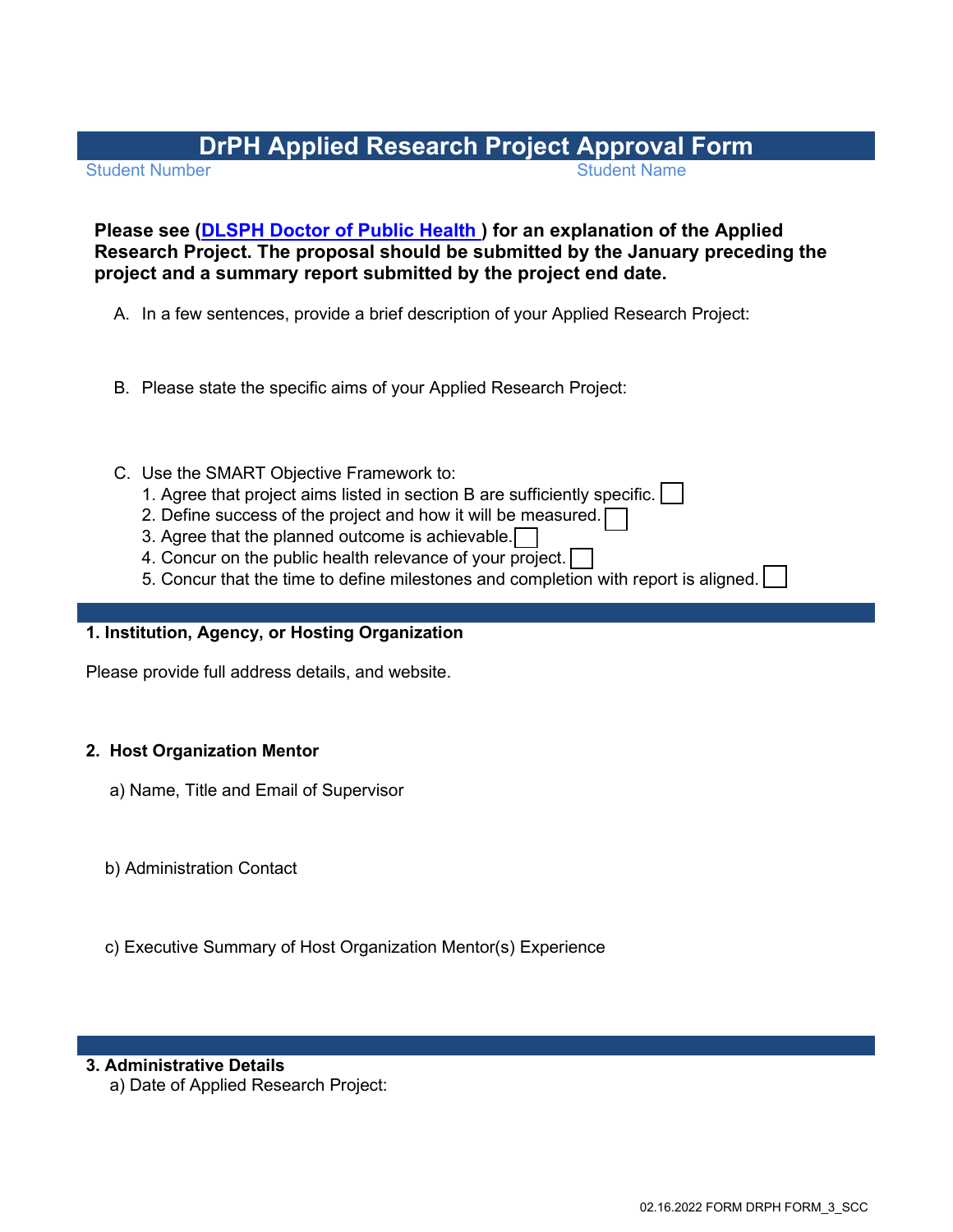- b) In-Person or Virtual (explain):
- c) Funding (Check all boxes that apply):  $\Box$  Part of current primary employment □ Paid outside of prior employment Unpaid
- d) Data sharing agreement necessary:  $\Box$ Yes  $\Box$ No

#### **4. Please briefly state how your project may lead to:**

A) Potential Publication(s):

B) Potential dissertation topic:

#### **5. Research Ethics Board (REB)**

 $REB: \Box$  UofT  $\Box$  Other

Date of Application:

If not required, provide reason:

#### **6. Competency Development**

Rank each competency as 1-High Development Opportunity, 2-Moderate Development Opportunity, 3- Little or No Development Opportunity:

 *Data and Analysis* 

 *Leadership, Management and Governance* 

 *Policy and Practice* 

 *Education and Workforce Development*